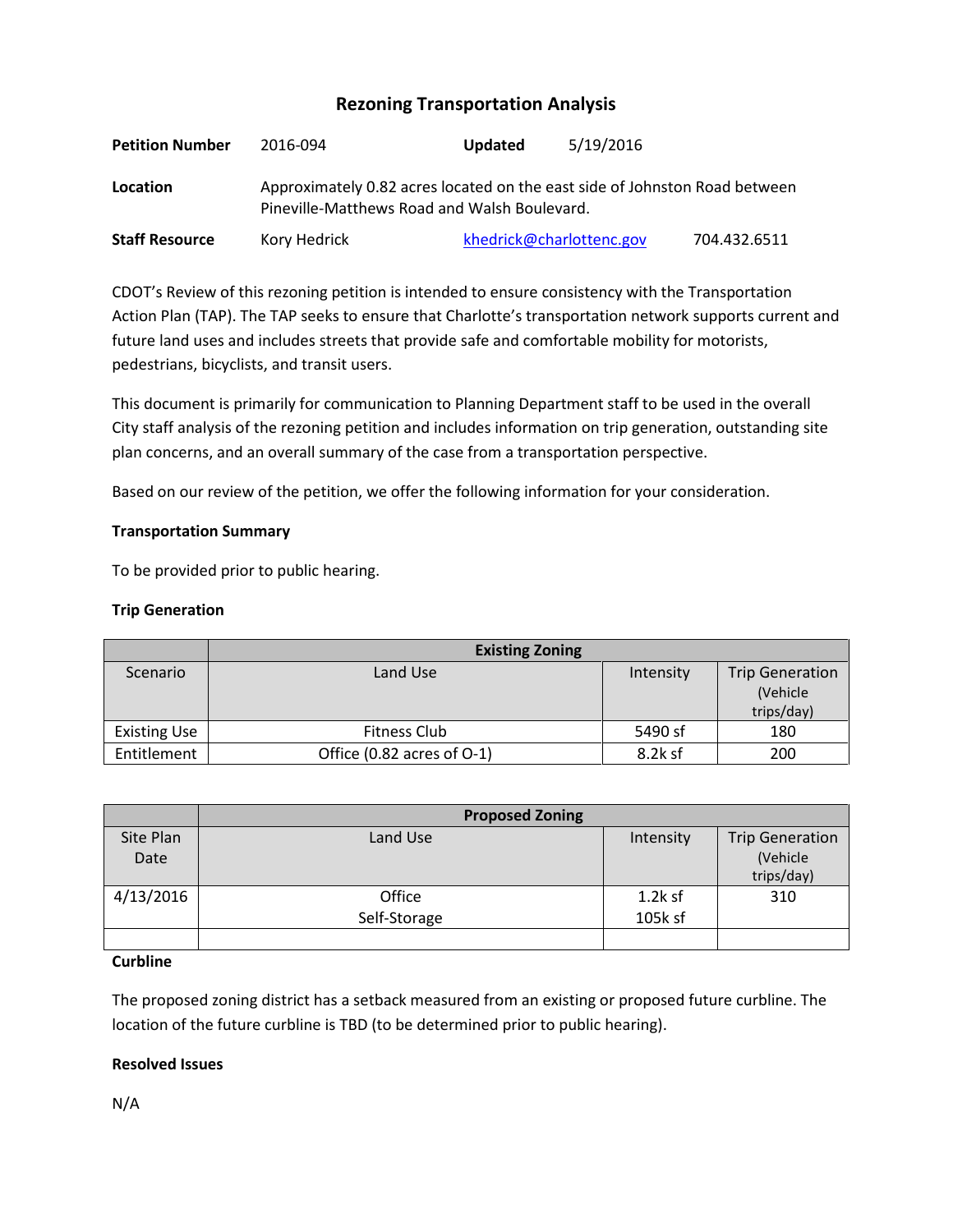# **Outstanding Issues**

- 1. The petitioner should revise the site plan to reflect driveway layout that will likely be required in permitting - type II modified per Charlotte Land Development Standard 10.25E.
- 2. The petitioner should revise the site plan to show right of way dedication 2' behind back of sidewalk.
- 3. The petitioner should revise the site plan to extend the loading zone area for extra truck stacking as shown below.



#### **Advisory Information**

The following are requirements of the developer that must be satisfied prior to driveway permit approval. We recommend that the petitioner reflect these on the rezoning plan as-appropriate.

- 1. According to the City of Charlotte's Driveway Regulations, CDOT has the authority to regulate/approve all private street/driveway and public street connections to the right-of-way of a street under the regulatory jurisdiction of the City of Charlotte.
- 2. Adequate sight triangles must be reserved at the existing/proposed street entrance(s). Two 35' x 35' sight triangles are required for the entrance(s) to meet requirements. All proposed trees, berms, walls, fences, and/or identification signs must not interfere with sight distance at the entrance(s). Such items should be identified on the site plan.
- 3. The proposed driveway connection(s) will require a driveway permit(s) to be submitted to CDOT and the North Carolina Department of Transportation for review and approval. The exact driveway location(s) and type/width of the driveway(s) will be determined by CDOT during the driveway permit process. The locations of the driveway(s) shown on the site plan are subject to change in